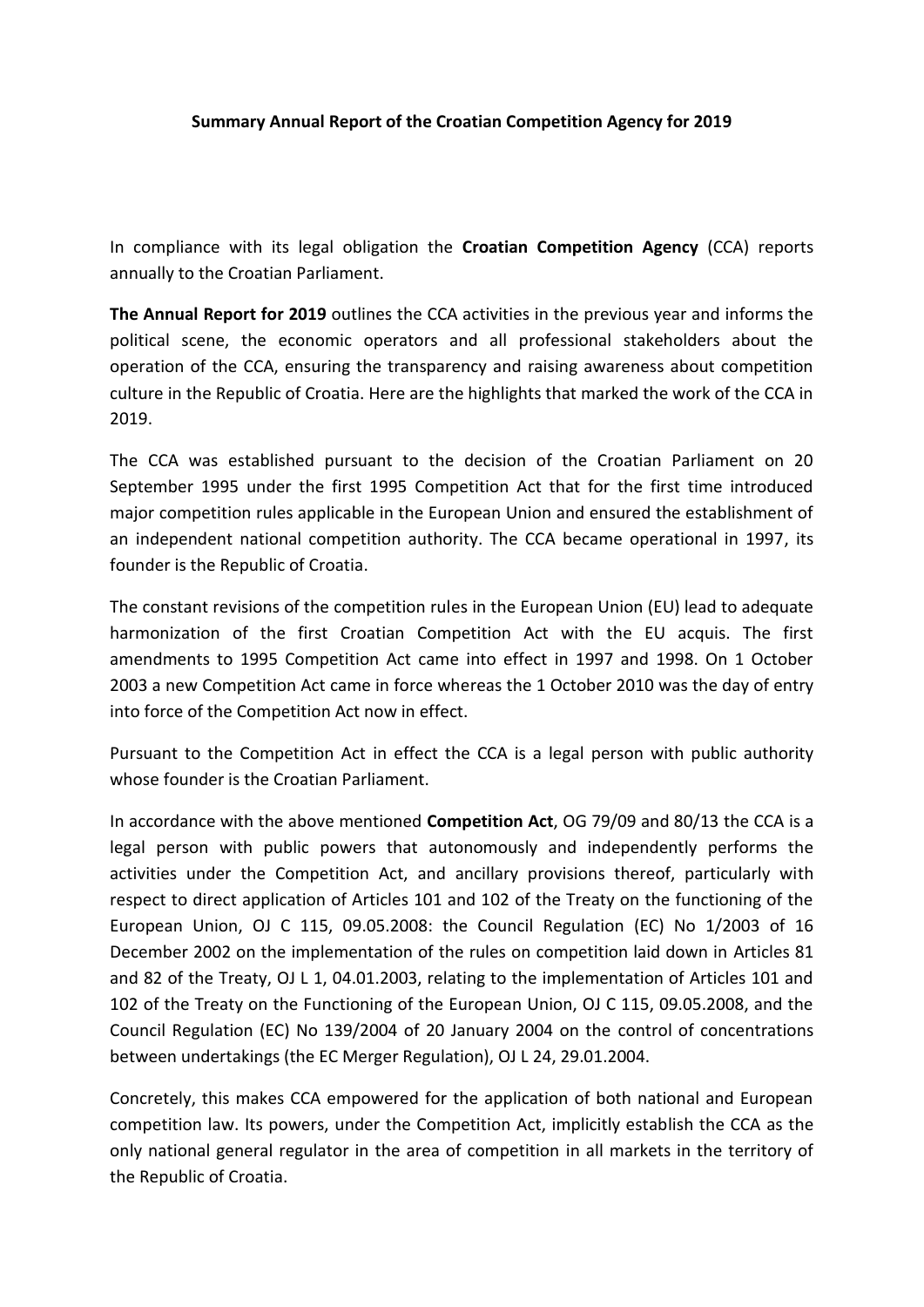**The CCA is financed exclusively from the State budget and has no operational or financial revenue of its own. Administrative fees and fines set and imposed by the CCA are contributed to the State budget of the Republic of Croatia.**

The Statute of the CCA, which was ratified by the Croatian Parliament, provides for a detailed scope of the CCA activities. The main task of the CCA is to eliminate prevention, restriction and distortion of competition by the undertakings that conclude prohibited agreements or are engaged in abusive practices in the market. The powers of the CCA also include the merger control.

Since 7 December 2017 the CCA has been in charge of the implementation of the **Act on the prohibition of unfair trading practices in the business-to-business food supply chain**, OG 117/17 (UTPs Act). This piece of legislation has for the first time regulated the area of unfair trading practices in the food supply chain. The UTPs Act establishes the rules and effective redress mechanisms to eliminate UTPs imposed by a trading partner in the food supply chain where a superior bargaining position is abused by the buyer and/or the processor or the reseller with respect to the supplier. The UTPs Act seeks to establish, ensure and promote the fair-trading practices that would protect the participants in the food supply chain.

**The CCA is run and managed by the Competition Council** consisting of 5 members. The president and the four members of the Competition Council are all appointed for a five-year term of office and also relieved from duty by the Croatian Parliament upon the proposal of the Government of the Republic of Croatia. They are all employed in the CCA.

The conditions for the appointment, the term of office of the members of the Competition Council, for relieving of the president and the members of the Competition Council and the scope of competence of the Competition Council and the process of decision making are regulated by the Competition Act. The president and the members of the Council may not be state officials, persons who perform duty in any administrative body of a political party, members of supervisory boards and executive bodies of undertakings, or members in any kind of interest associations, which could lead to conflict of interest. The Competition Council adopts its decisions at its sessions, with the majority of at least three votes, where no member of the Council can abstain from voting.

The everyday administrative tasks are carried out by the **expert team** of the CCA, that comprises of masters of law with a passed Bar Exam, masters of economics and IT experts specialised in digital forensics – all experts in the area of competition law and policy.

## **In 2019 there were 772 resolved cases in the area of competition and the area of unfair trading practices.**

There were **fines imposed in the total amount of HRK 4.119,500** for the established infringements of the Competition Act and the UTPs Act in the same report period.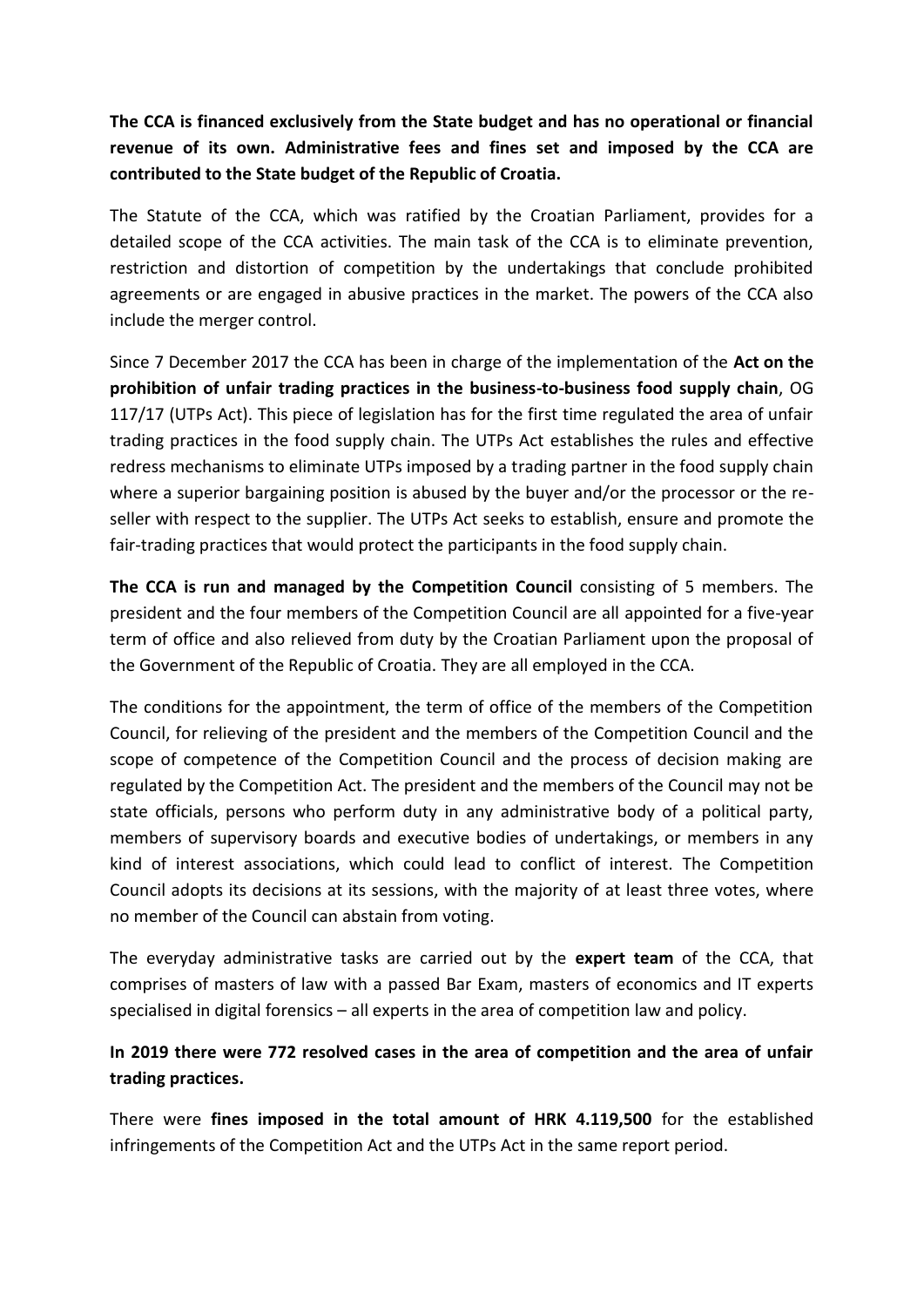## **In 2019 the number of resolved cases rose by 12.6 per cent in comparison with the previous year. The positive trend is more prominent taking into account the rise of 6.7 percent that was recorded in 2018 compared with 2017.**

It must be noted here that the year of 2019 was the first calendar year of the full application of the UTPs Act, a piece of legislation that covers a wide area of prohibition of unfair trading practices, which significantly rose the number of cases and the activities of the CCA.

On the date of 31 December 2019 there were 37 ongoing cases, 15 thereof in the area of competition and 22 in the area of unfair trading practices. The administrative proceedings in these cases have been opened in the second half of 2019 and despite the uninterrupted activities of the CCA the legal prerequisites for the adoption of the decisions in these cases had not been satisfied until the end of the report year.

In 2019 in the area of antitrust, the majority of the CCA activities were focused on **prohibited horizontal agreements between undertakings (cartels).** Prohibited are all agreements between two or more undertakings, decisions by associations of undertakings and concerted practices, which have as their object or effect the distortion of competition in the relevant market. Such prohibited agreements constitute hard core restrictions of competition. In the area of allegedly restrictive agreements in 2019 the CCA carried out preliminary market investigations in eight (8) relevant markets investigating whether there is sufficient circumstantial evidence to open ex officio infringement proceedings in these cases. In this area the CCA **resolved a total of 26 cases**.

In two (2) cases thereof the CCA established that the practices concerned constituted prohibited horizontal agreements (cartels) where the competing undertakings fixed prices of their services and harmed the consumers who had to pay prices above the competitive levels. **The crucial evidence in these cases was obtained from the users of these services and in surprise inspections applying forensic data collection processes**.

In one (1) case the CCA accepted the offered committments by the undertaking aimed at eliminating any negative effects on competition. The voluntarily proposed remedies at an early stage of the proceeding were viable for the restoration of effective competition in the market concerned.

It must be noted that the mere existence of a dominant position of an undertaking in a relevant market does not automatically constitute an infringement of competition rules. What is prohibited is the abuse of this dominant position. The need to strengthen its market power for an undertaking is justified and natural. However, the companies that hold a dominant position in the market should take special responsibility not to behave and act in contravention with competition rules and thereby abuse their dominance.

In the area of abuse of a dominant position in 2019 the CCA examined the circumstantial evidence and carried out a preliminary market investigation in thirteen (13) relevant markets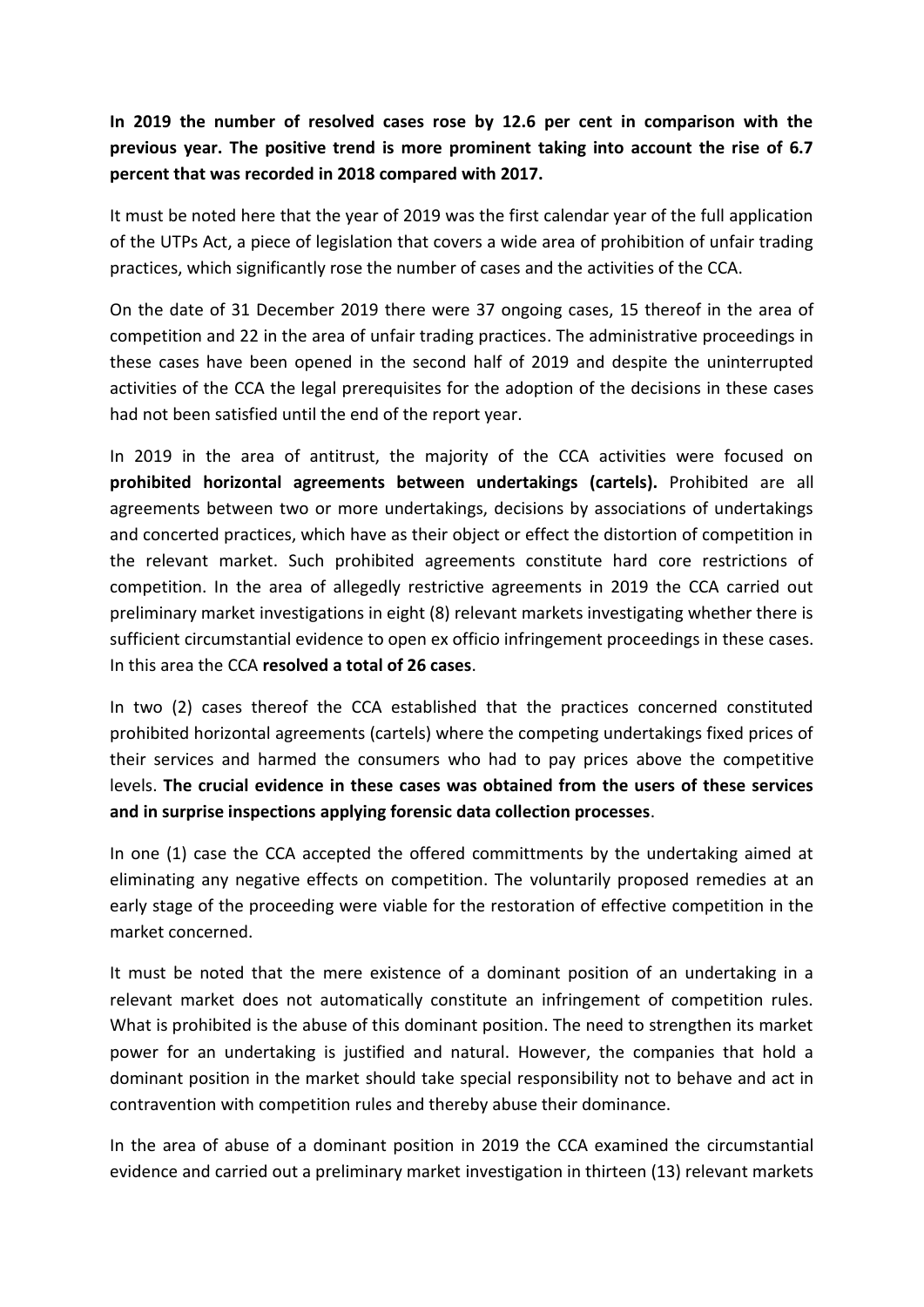and opened 22 cases. Based on the circumstantial evidence obtained during the preliminary market investigation the CCA opened two (2) infringement proceedings based on alleged abuse of a dominant position of the undertakings concerned. One proceeding was closed by the acceptance of the commitments offered by the undertaking concerned. The other proceeding was closed by a non-infringement decision. In the remaining number of cases after having examined the circumstantial evidence in a thorough preliminary market investigation in the relevant markets concerned the CCA did not find sufficient evidence for the initiation of an infringement proceeding.

**Mergers** (concentrations) are business transactions which are not *a priori* banned. They are a normal part of business life and a justified form of consolidation or restructuring processes of the companies concerned or whole industries as a response to the challenges amid the changes in the markets with the view to achieving the savings and synergies that will ensure the new economic entities increase the competitiveness  $-$  and hence performance. The task of the CCA is to carry out *ex ante* investigations into these transactions and run the checks into their possible beneficial effects that should outweigh the anticompetitive effects of the concentrations, such as the decline in the number of competitors or the rise in collusive behaviour. This is the reason why merger control than includes prior assessment of compatibility of concentrations under the Competition Act remains in the focus of the CCA attention.

In the area of merger control the CCA investigated 35 relevant markets. In 2019 it resolved 34 merger cases. In two (2) cases it carried out in-depth legal and economic analyses in the assessment of compatibility of these concentrations in the phase II due to their possible significant effect on competition in the market concerned.

In 13 cases the concentrations between undertakings were assessed as compatible in phase I, in other words, they obtained clearance of the CCA due to the fact that these concentrations did not produce negative effects on the market given the fact that their implementation did not create or strengthen the existing dominant position in the market.

In this area the CCA was also particularly involved in the monitoring of remedies aimed at preventing a significant impediment to effective competition in two concentrations that had previously been assessed as conditionally compatible.

In six (6) cases the CCA dismissed the notifications of the proposed concentrations due to the fact that the criteria for notification under the Competition Act were not fulfilled. In other cases, the CCA provided the parties with necessary information regarding the possible notification obligation.

In 2019 there were 473 notifications of concentrations that were notified to the European Commission and then transmitted to all the national competition authorities concerned, including the CCA, where the effects of these concentrations on competition in the Croatian market had to be assessed.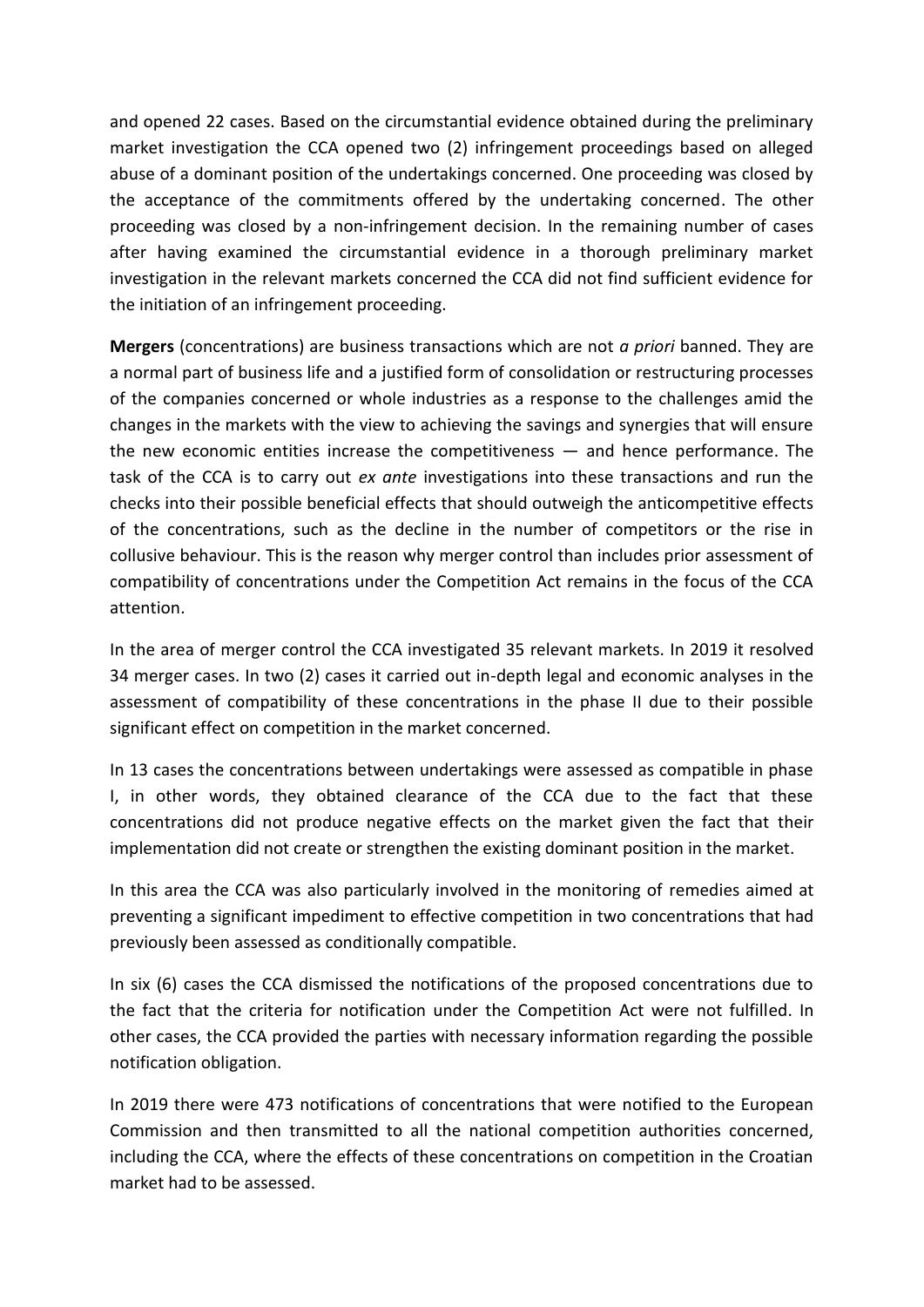In 2019 the CCA conducted three (3) **market studies** as research projects with the purpose of gaining in-depth understanding of how particular sectors or markets work. These sectoral inquiries are traditionally carried out on the CCA own initiative with the view to detecting and removing any market failures and anticompetitive practices of the undertakings and concentrate also on the analysis of the legal framework regulating the particular markets. This thorough legal and economic analyses very often enable the CCA to detect practices that contravene with competition rules and to possibly open infringement procedures.

Apart from the previously mentioned large number of market investigations that the CCA carried out in 2019 within individual cases, the annual sector inquiries were conducted in the retail groceries' market (market research in food, beverages, toiletries and household supplies), the insurance market and the press publishing market. The results of these market inquiries have been published on the CCA web site.

It is worth mentioning here that in 2019 the CCA also opened a market study into online platforms, concretely, the online travel booking market study in the Republic of Croatia. The results of this market inquiry will be included in the CCA annual report for 2020.

The CCA also continued with its intense activities involving **competition advocacy and development of competition culture** in general. The aim of these activities has been the strengthening of competition culture for the purpose of creating of the institutional and economic environment that would ensure market access to all undertakings, removing the factual and administrative barriers to the development of competition.

In the competition advocacy area, there were **77 resolved cases,** thereof ten (10) expert opinions on laws and bylaws and one expert opinion in the electronic communications area. Additionally, the CCA provided answers to 67 different queries received from legal and natural persons, chambers and professional organizations etc.

This report period was marked with successful inter-ministerial cooperation with the Ministry of the Economy, Entrepreneurship and Crafts, the Ministry of Foreign and European Affairs, the Ministry of Justice, the Ministry of Public Administration and other relevant institutions within the working group in charge of the transposition of the **Directive (EU) 2019/1 of the European Parliament and of the Council of 11 December 2018 to empower the competition authorities of the Member States to be more effective enforcers and to ensure the proper functioning of the internal market (ECN+)** into the Croatian Competition Act now in effect. The **ECN Plus Directive** entered into force of 3 February 2019 whereas the Act on the Amendments to the Competition Act must enter into force by 4 February 2021 at the latest.

The ECN Plus Directive aims to strengthen the effectiveness of the competition authorities and the implementation of the EU antitrust rules by the national competition authorities, giving them appropriate enforcement tools to ensure the proper functioning of the EU market. The CCA was therefore empowered by the Ministry of the Economy,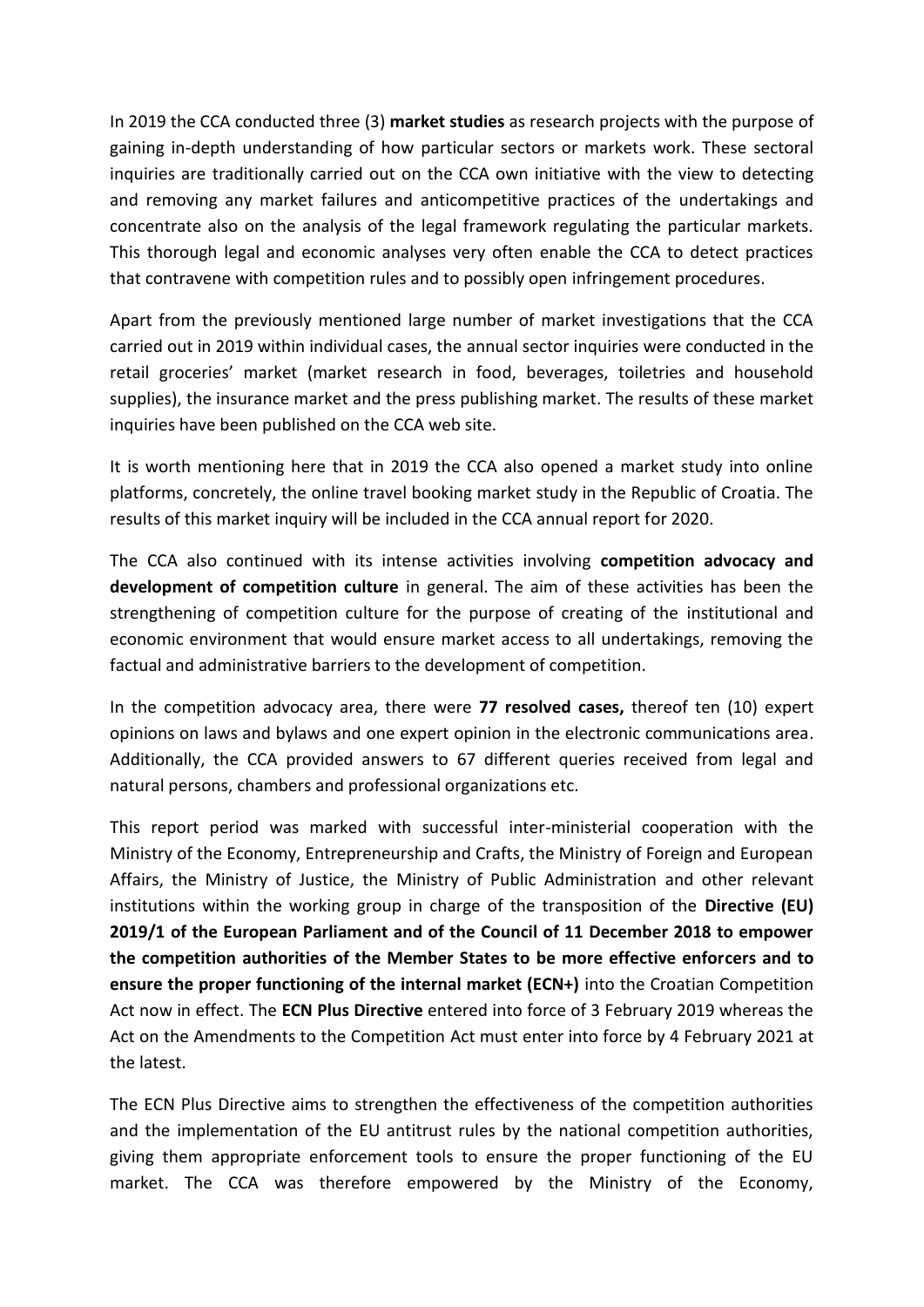Entrepreneurship and Crafts to set up a working group lead by the CCA experts in collaboration with the experts from the relevant ministries, chambers and academia.

On the other hand, **in the area of unfair trading practices the CCA resolved 62 cases**. In nine (9) cases the CCA found that the re-sellers, buyers or processors concerned had imposed unfair trading practices on their trading partners in the food supply chain. The **total sanctions imposed by the CCA in these cases amounted to HRK 3.499,500.** The remaining 53 cases in the area of unfair trading practices were investigations in the markets concerned, replies to the queries of natural and legal persons, chambers etc. and cases relating to international cooperation with the European Commission.

One of the key EU documents serving as the basis for the implementation of the national rules regulating unfair trading practices is the **Directive (EU) 2019/633 of the European Parliament and of the Council of 17 April 2019 on unfair trading practices in business-tobusiness relationships in the agricultural and food supply chain**.

The Directive (EU) 2019/633 that came into force on 30 April 2019 has for the first time regulated the area of unfair trading practices in the EU. This Directive establishes a minimum list of prohibited unfair trading practices in relations between buyers and suppliers in the agricultural and food supply chain and lays down minimum rules concerning the enforcement of those prohibitions and arrangements for coordination between enforcement authorities. It is appropriate to the Directive to introduce a minimum standard of protection under the EU law as this would enable the Member States to integrate the relevant rules into their national legal order in such a way as to enable cohesive regimes to be established.

The competent ministry in charge of the transposition of the Directive (EU) 2019/633 into the Croatian UTPs Act is the Ministry of Agriculture that started to prepare the necessary revisions in October 2019. The commission for the drafting of the proposal of the Act on the Amendments to the UTPs Act also includes the CCA experts. Member States must adopt and publish, by 1 May 2021, the laws, regulations and administrative provisions necessary to comply with this Directive and apply those measures not later than 1 November 2021.

The CCA **international activities** in 2019 continued as an essential part of the CCA day-to-day operation. They included the closure of the EU twinning light project in Monte Negro "Strengthening Institutional and Technical Capacities of the Agency for Protection of Competition", funded by the European Commission in the amount of EUR 250,000. This has been the first successful standalone project of the CCA involving the expertise support to another national competition agency, in this concrete case the Montenegrin competition authority.

The CCA enhanced the cooperation with other national competition authorities. In June 2019 a Memorandum for cooperation in the field of competition policy between the Competition Authority of Albania and the Croatian Competition Agency was signed. In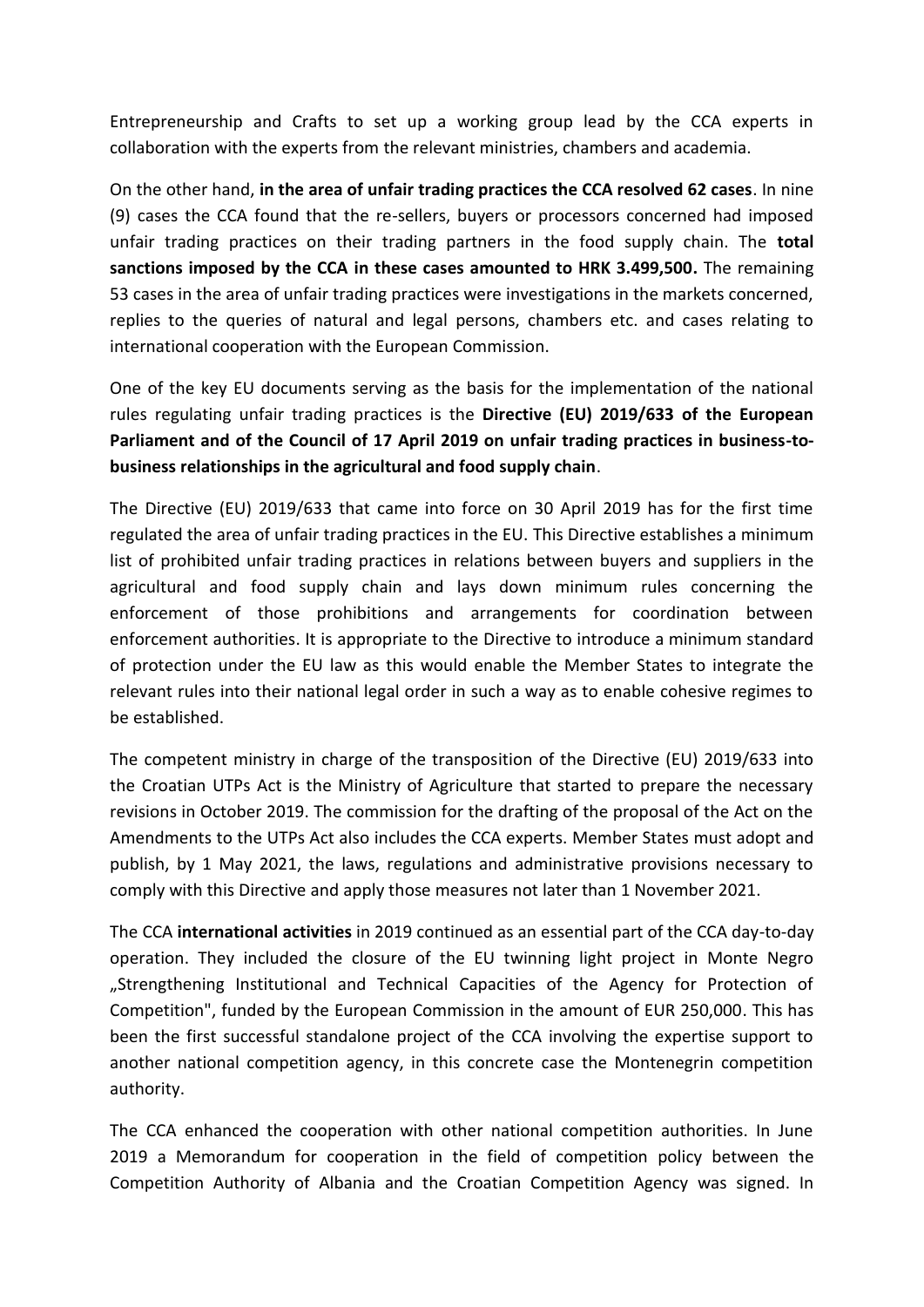December 2019 a bilateral visit with the Chinese delegation from the State Administration for Market Regulation (SAMR), Beijing, People's Republic of China was organized in Zagreb.

The multilateral cooperation involved regular communication and collaboration with the European counterparts in the area of competition and unfair trading practices, working groups and subgroups meetings, ECN advisory committees and the exchange of information about the concrete cases and legislative issues on a daily basis.

Within its international cooperation the CCA continued with its activities in the OECD Competition Committee. The CCA has been actively participating in the work of the Competition Committee for five years now. The CCA continued its engagement in the European Competition Network (ECN) and joined the ICN International Framework on Competition Agency Procedures.

**Transparency of the CCA activities** is achieved through different communication channels in line with the CCA Communication Strategy. In 2019 the CCA remained involved in active competition advocacy by participating in trainings and workshops for undertakings and consumers and continued to promote transparency of its work and open communication with the public, both in the area of competition and the area of unfair trading practices in the business-to-business food supply chain, where it was necessary to introduce the addressed actors with the new rules.

In line with its publicly available Communication Strategy the CCA continues to publish on its website its decisions, opinions and annual reports, the relevant articles written by its experts and press releases about the opened and closed cases and its practice. The CCA publishes its bulletin and other guides and organizes and participates in trainings and workshops covering the specific matters in the area of competition law and policy and unfair trading practices. The CCA experts are present in the media and maintain contact with the journalists.

In 2019 the CCA published 11 issues of its monthly e-bulletin *AZTNinfo* containing the monthly updates of the CCA decisions and other activities and reports about the most recent developments in the comparative practice covering the areas concerned in the EU and globally.

Regarding the judicial review of the decisions of the CCA, it must be noted that against the decisions of the CCA no appeal is allowed but the injured party may file a claim and start an administrative dispute before the High Administrative Court of the Republic of Croatia. The council of three judges decides about the claim against the decision of the CCA. In 2019 the **High Administrative Court of the Republic of Croatia took 5 decisions on the basis of which it dismissed the claims of the claimants and upheld the decisions of the CCA in their entirety**.

Within the meaning of the Act on the Right of Access to Information in 2019 there were 9 requests for access to files and all of them were cleared. The information commissioner has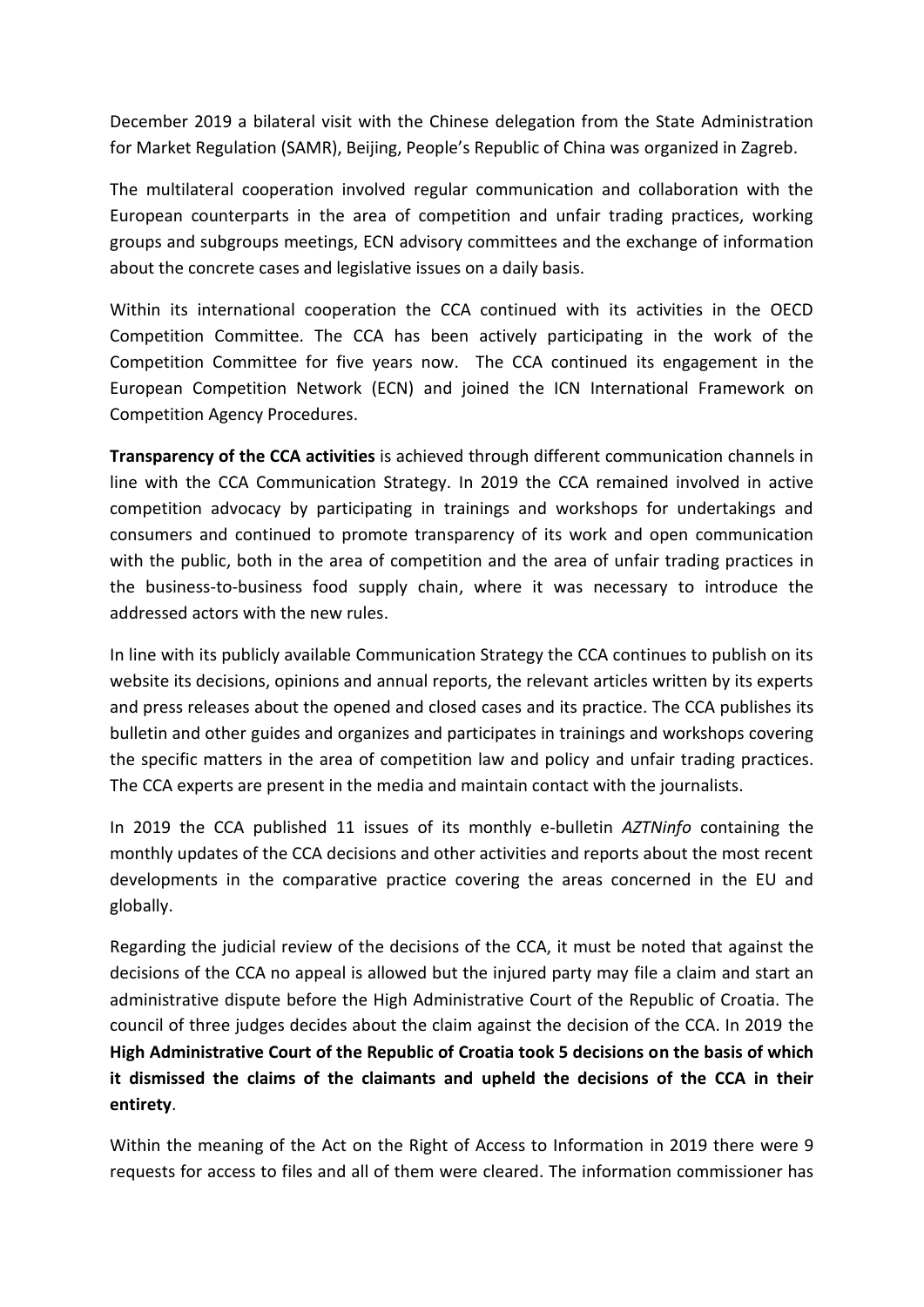been communicated the report concerned and the report was published on the CCA website.

**The priorities in the forthcoming period** of the CCA will continue to involve its activities focused on the elimination of the most severe distortions of competition, such as prohibited agreements, particularly horizontal agreements between direct competitors (cartels) that are most harmful for the economy and the consumers. Given the fact that cartels are as a rule secret, collusive agreements, the key challenge for the CCA remains how to detect a cartel and obtain information about its existence and operation, and how to collect solid evidence.

The activities of the CCA will at the same time be directed to abusive practices of undertakings holding a dominant position in the market and merger control. The CCA will keep competition advocacy and raising awareness about compliance with competition rules (in the form of opinions on laws and other provisions, market studies and similar) and creating of competition culture in the centre of its interest.

The CCA will continue to conduct its traditional retail groceries' market research (market research in food, beverages, toiletries and household supplies), the press publishing market research and close its first market study into online platforms, concretely, the online travel booking market study in the Republic of Croatia that was opened in 2019.

With the view to proper application and convergence, within the European Competition Network (ECN) the CCA will continue to actively cooperate with the European Commission and the national competition authorities of the Member States in the area of harmonization and transposition of the EU competition rules into the Croatian legal framework.

In the forthcoming period the CCA will be engaged in increased cooperation with the relevant ministries (the Ministry of the Economy, Entrepreneurship and Crafts and the Ministry of Agriculture) regarding the necessary revisions of the Competition Act and the UTPs Act i.e. the transposition of the relevant provisions of the EU acquis into the Croatian legal framework.

The CCA will continue to be particularly engaged in the implementation of the UTPs Act that finds its primary objective and purpose not in sanctioning but in establishing a positive business environment that would contribute to the establishment of fair trading practices in the business-to-business food supply chain.

With the view to achieving the above-mentioned objectives in the area of competition and unfair trading practices in the business-to-business food supply chain it is essential for the CCA to keep and strengthen its independence and autonomy of operation. At the same time, it is important that it is adequately financed and well-staffed.